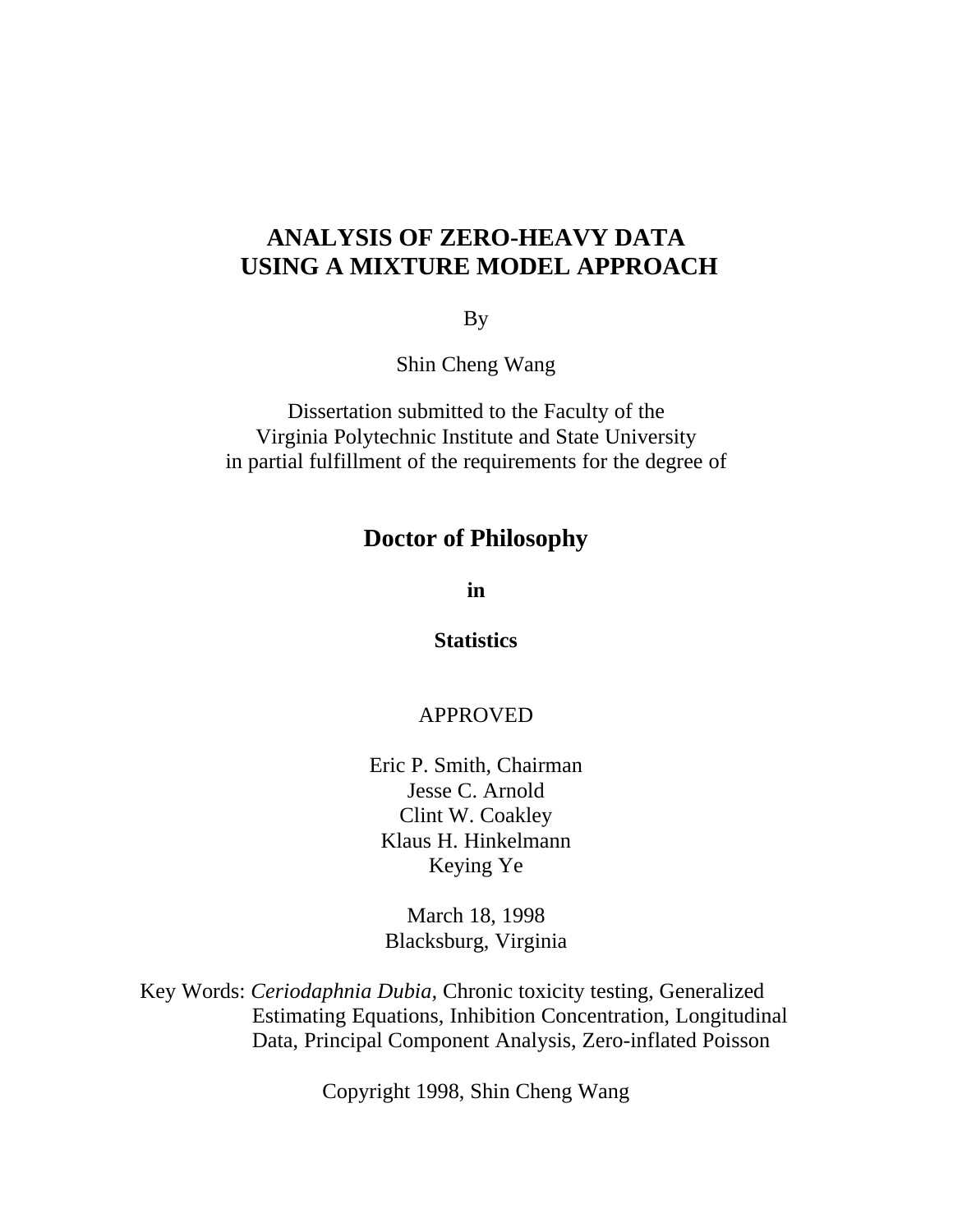## Analysis of Zero-Heavy Data Using A Mixture Model Approach

by

Shin Cheng Wang

Eric P. Smith, Chair

Department of Statistics Virginia Polytechnic Institute and State University

#### (ABSTRACT)

The problem of high proportion of zeroes has long been an interest in data analysis and modeling, however, there are no unique solutions to this problem. The solution to the individual problem really depends on its particular situation and the design of the experiment. For example, different biological, chemical, or physical processes may follow different distributions and behave differently. Different mechanisms may generate the zeroes and require different modeling approaches. So it would be quite impossible and inflexible to come up with a unique or a general solution.

 In this dissertation, I focus on cases where zeroes are produced by mechanisms that create distinct sub-populations of zeroes. The dissertation is motivated from problems of chronic toxicity testing which has a data set that contains a high proportion of zeroes. The analysis of chronic test data is complicated because there are two different sources of zeroes: mortality and non-reproduction in the data. So researchers have to separate zeroes from mortality and fecundity. The use of mixture model approach which combines the two mechanisms to model the data here is appropriate because it can incorporate the mortality kind of extra zeroes.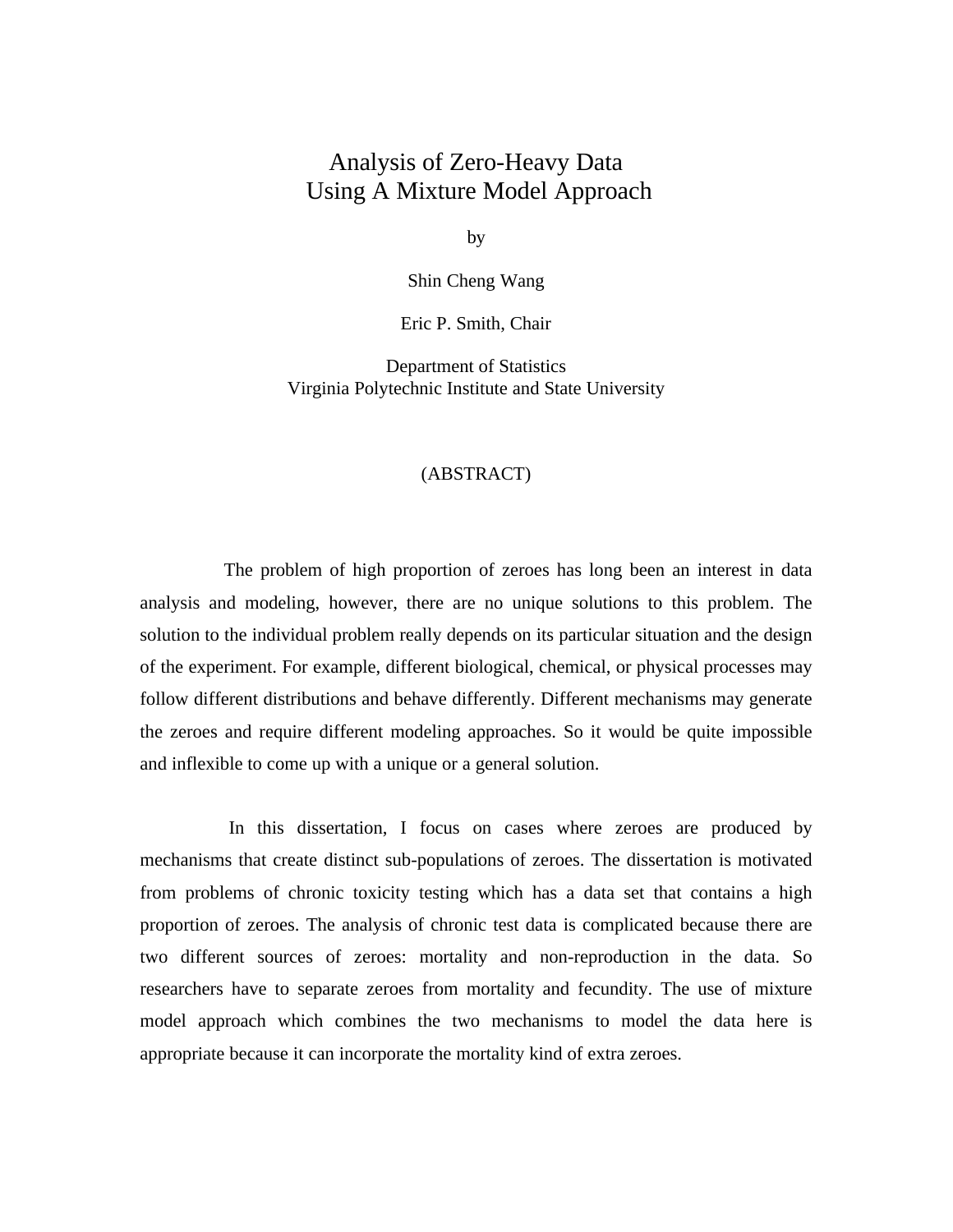A zero inflated Poisson (ZIP) model is used for modeling the fecundity in *Ceriodaphnia dubia* toxicity test. A generalized estimating equation (GEE) based ZIP model is developed to handle longitudinal data with zeroes due to mortality. A joint estimate of inhibition concentration  $(IC_x)$  is also developed as potency estimation based on the mixture model approach. It is found that the ZIP model would perform better than the regular Poisson model if the mortality is high. This kind of toxicity testing also involves longitudinal data where the same subject is measured for a period of seven days. The GEE model allows the flexiblity to incorporate the extra zeroes and a correlation structure among the repeated measures.

The problem of zero-heavy data also exists in environmental studies in which the growth or reproduction rates of multi-species are measured. This gives rise to multivariate data. Since the inter-relationships between different species are imbedded in the correlation structure, the study of the information in the correlation of the variables, which is often accessed through principal component analysis, is one of the major interests in multi-variate data. In the case where mortality influences the variables of interests, but mortality is not the subject of interests, the use of the mixture approach can be applied to recover the information of the correlation structure. In order to investigate the effect of zeroes on multi-variate data, simulation studies on principal component analysis are performed. A method that recovers the information of the correlation structure is also presented.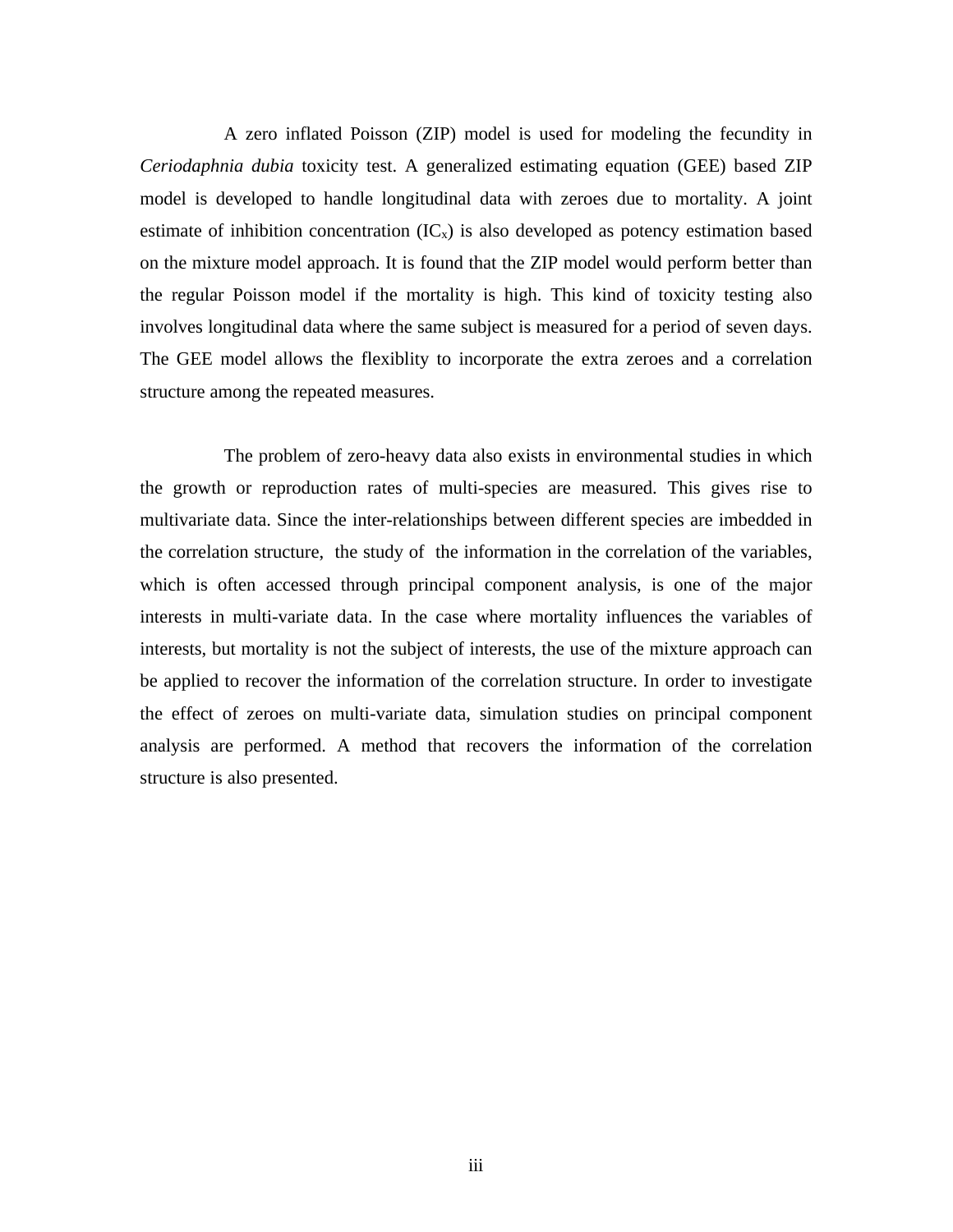*Dedicated to my wife, Julia*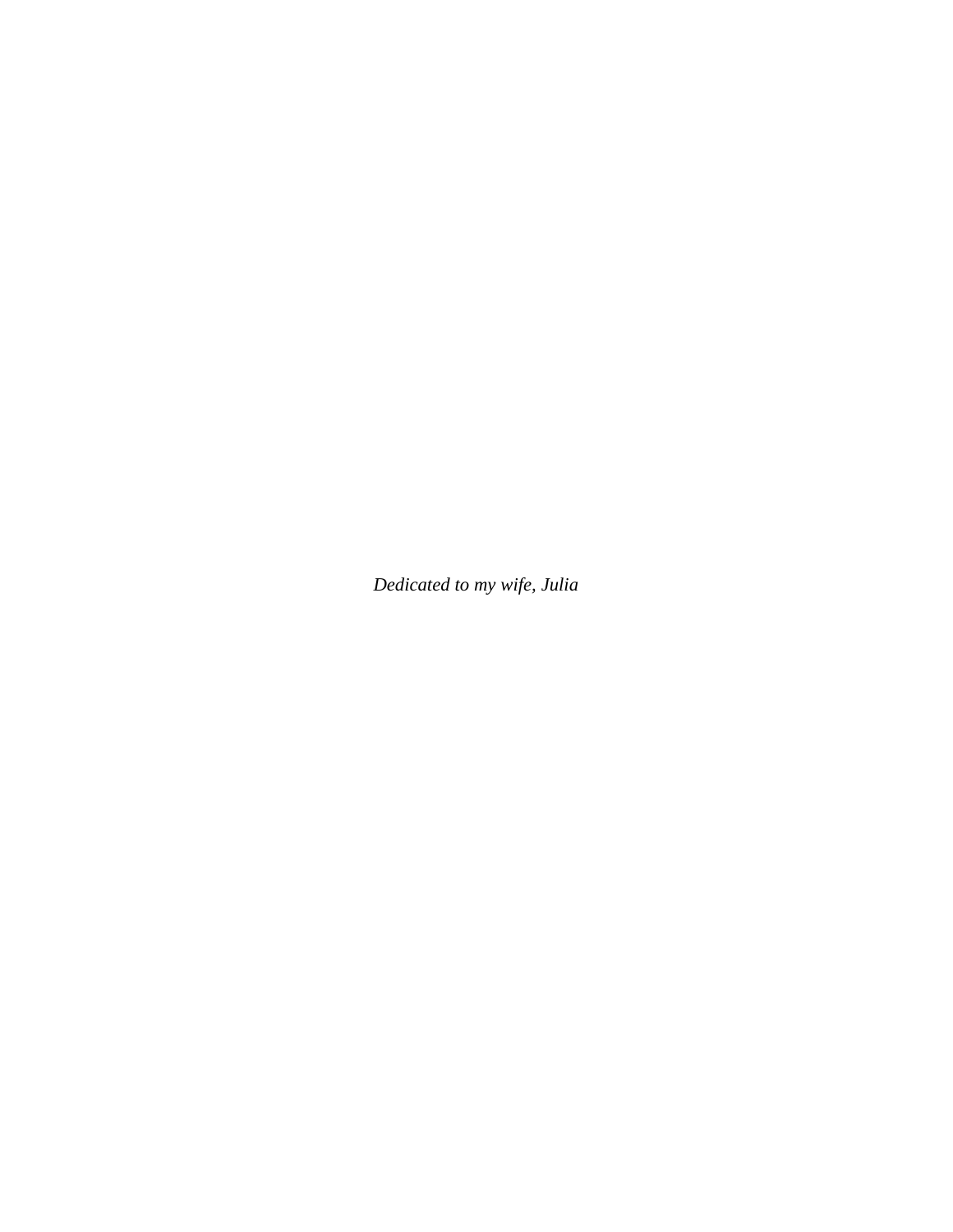### **ACKNOWLEDGEMENTS**

I would like to thank my advisor, Dr. Eric Smith for his patience and guidance. Despite his busy schedule and many responsibilities, he always made time for my research and to offer encouragement. His invaluable knowledge and support were indispensable for this work. I would also like to express my gratitude to Dr. Jesse Arnold, Dr. Clint Coakley, Dr. Klaus Hinkelmann, and Dr. Keying Ye for serving on my committee.

I am also indebted to my parents, Lai Foo Wang and Sue Chin Chung, my brother, Shinho, and my sister, Wen Hsien for their love, encouragement, and support throughout the years. I would also like to thank my best friend, Dr. Ian Yip for his support and faith in me.

Finally, to my lovely wife, Julia, I would like to thank her for her patience, encouragement and sacrifice. Without her support, this dissertation would not have come to existence.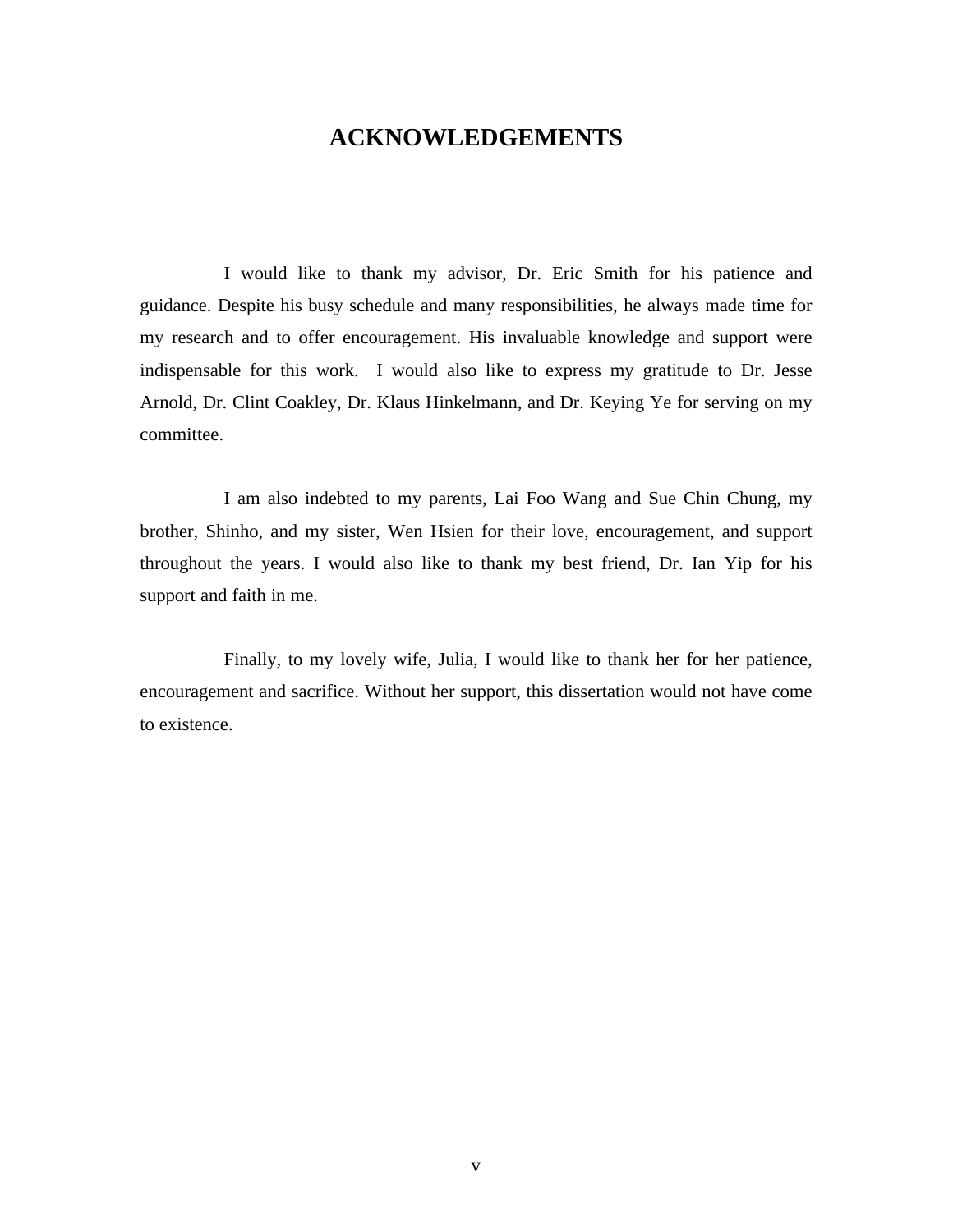# **TABLE OF CONTENTS**

| <b>LIST OF TABLES</b>  |                                                                       | ix             |
|------------------------|-----------------------------------------------------------------------|----------------|
| <b>LIST OF FIGURES</b> |                                                                       | xii            |
| <b>CHAPTER ONE</b>     | <b>INTRODUCTION</b>                                                   | $\mathbf{1}$   |
| 1.1                    | Zero-heavy data                                                       | 1              |
| 1.2                    | True Zeroes, Sampling Zeroes                                          | $\overline{2}$ |
| 1.3                    | Zero-creating Mechanisms                                              | $\overline{2}$ |
| <b>CHAPTER TWO</b>     | <b>BACKGROUND</b>                                                     | 5              |
| 2.1                    | Mixture Models For Zero Heavy Data                                    | 5              |
| 2.2                    | Zero Altered Model                                                    | 7              |
|                        | 2.2.1 ANOVA Model                                                     | 7              |
|                        | 2.2.2 Regression Model                                                | 10             |
| 2.3                    | Added Zero Model                                                      | 13             |
|                        | 2.3.1 Zero-inflated Poisson Regression                                | 14             |
| 2.4                    | Summary                                                               | 16             |
| 2.5                    | Example: Multi-population Lachenbruch Model With<br>Lognormal density | 17             |
|                        | <b>CHAPTER THREE TOXICITY TESTING</b>                                 | 23             |
| 3.1                    | Introduction                                                          | 23             |
| 3.2                    | <b>Current Potency Estimators</b>                                     | 24             |
| 3.3                    | Mixture Model                                                         | 26             |
| 3.4                    | Chronic Toxicity Testing with adjustment of Mortality Effects         | 27             |
| 3.5                    | E-M algorithm                                                         | 29             |
| 3.6                    | Examples                                                              | 33             |
| 3.7                    | Inhibition Concentration and the Confidence Intervals                 | 42             |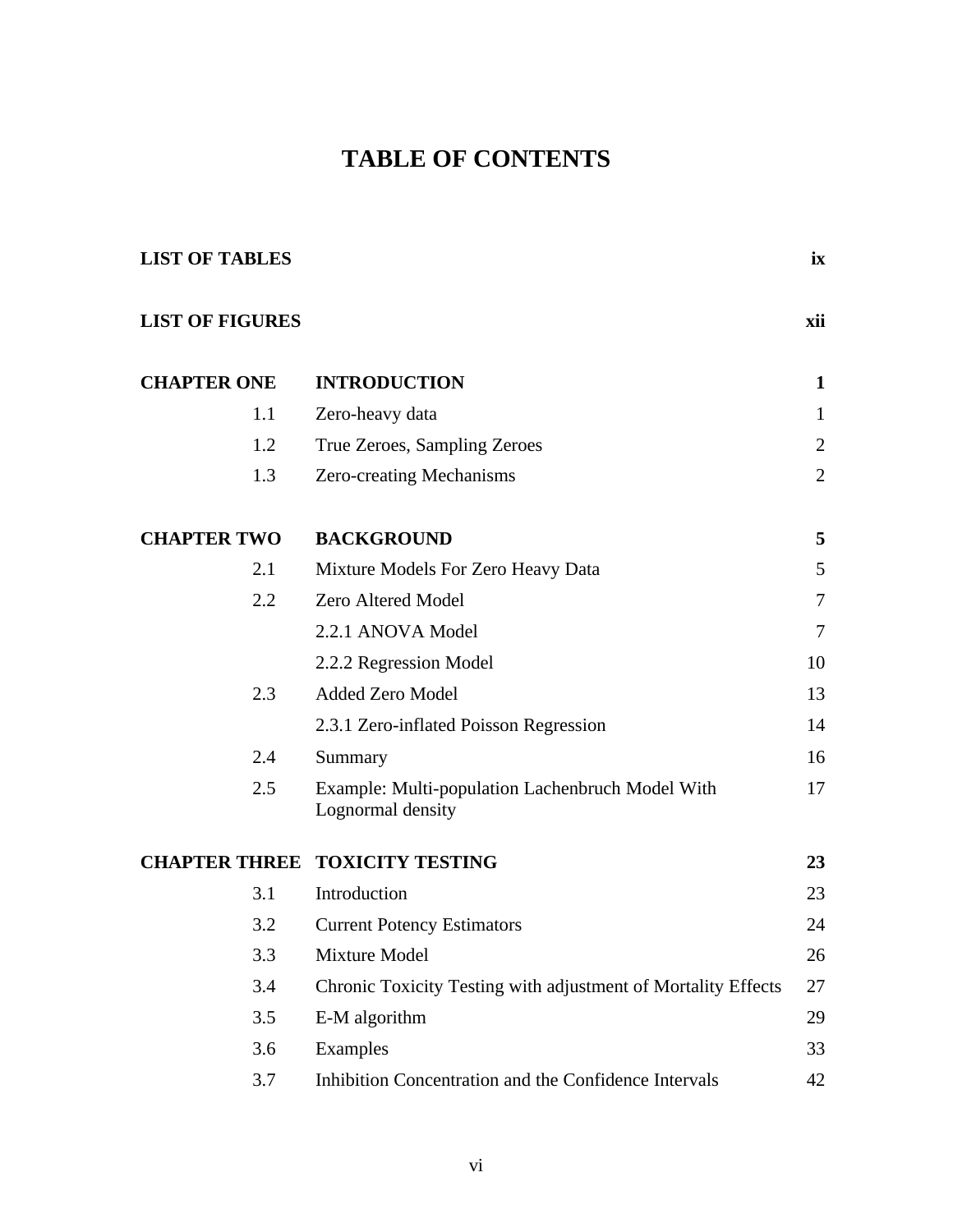|                     | 3.8  | <b>Simulation Study</b>                                    | 45  |
|---------------------|------|------------------------------------------------------------|-----|
|                     | 3.9  | <b>Results of Simulation Study</b>                         | 72  |
|                     | 3.10 | Conclusion                                                 | 74  |
| <b>CHAPTER FOUR</b> |      | REPEATED MEASURES IN TOXICITY TESTING                      | 76  |
|                     | 4.1  | Introduction                                               | 76  |
|                     | 4.2  | Common Approaches to Longitudinal Data                     | 77  |
|                     | 4.3  | Time-wise Approach                                         | 78  |
|                     | 4.4  | Derived Variables Approach                                 | 79  |
|                     |      | 4.4.1 The Mean Overall and Mean Ignoring Mortality         | 80  |
|                     | 4.5  | Generalized Estimating Equations (GEE) Approach            | 82  |
|                     | 4.6  | <b>Example for GEE Approach</b>                            | 90  |
|                     |      | 4.6.1 Inhibition Concentration                             | 95  |
|                     | 4.7  | MIM revisited                                              | 95  |
|                     | 4.8  | Conclusion                                                 | 97  |
| <b>CHAPTER FIVE</b> |      | PRINCIPAL COMPONENT ANALYSIS AND ZERO<br><b>HEAVY DATA</b> | 99  |
|                     | 5.1  | Introduction                                               | 99  |
|                     | 5.2  | Principal Component Analysis and Factor Analysis           | 100 |
|                     | 5.3  | Principal Component Analysis for Zero-Heavy Data           | 102 |
|                     | 5.4  | <b>Simulation Study</b>                                    | 103 |
|                     |      | 5.4.1 Simulation I                                         | 103 |
|                     |      | 5.4.2 Results of Simulation I                              | 106 |
|                     |      | 5.4.3 Simulation II                                        | 112 |
|                     |      | 5.4.4 Results of Simulation II                             | 114 |
|                     | 5.5  | Conclusion                                                 | 120 |
| <b>CHAPTER SIX</b>  |      | <b>CONCLUSION</b>                                          | 121 |
|                     | 6.1  | Summary                                                    | 121 |
|                     | 6.2  | <b>Further Research</b>                                    | 122 |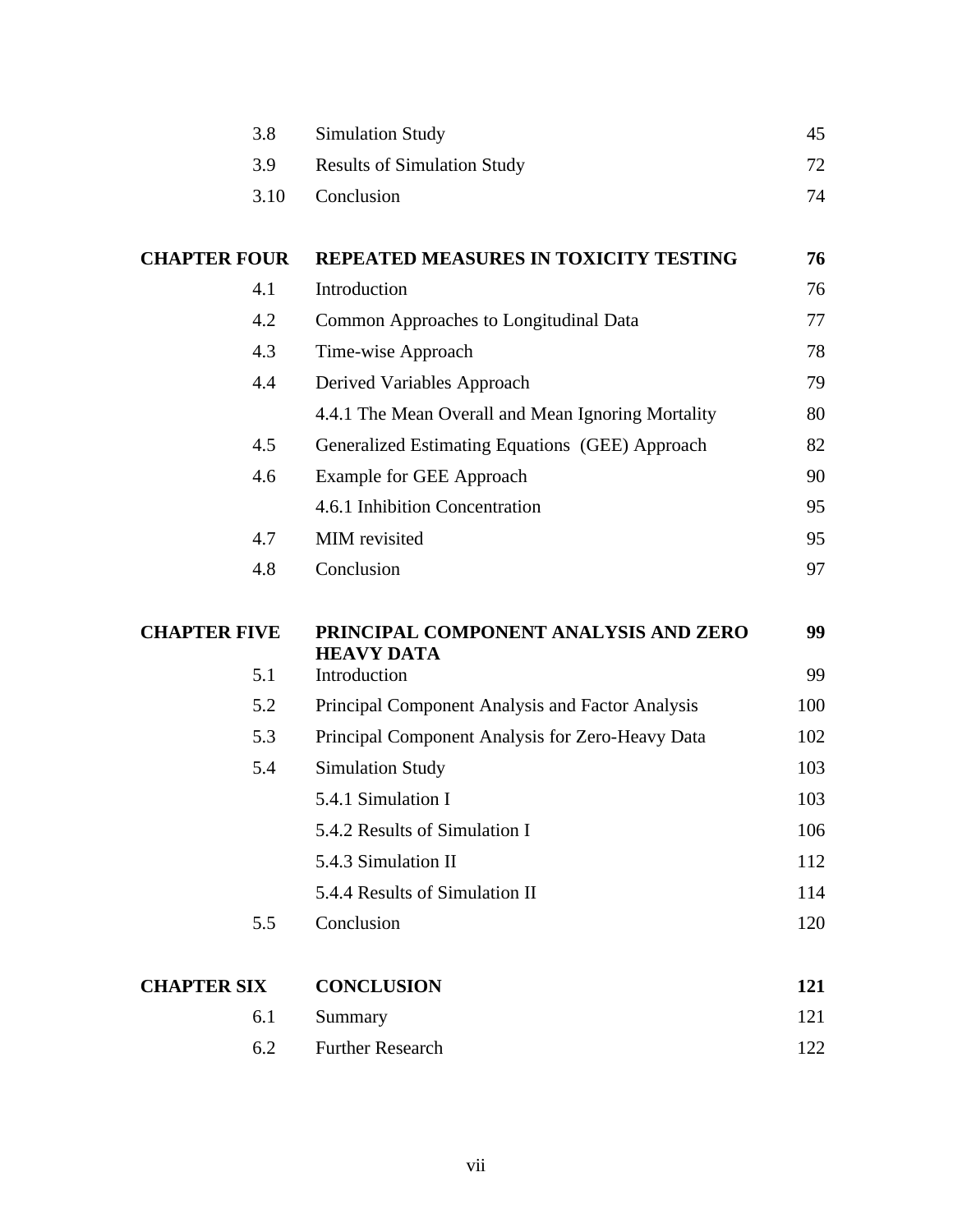| <b>BIBLIOGRAPHY</b> |                                                   | 124 |
|---------------------|---------------------------------------------------|-----|
| <b>APPENDIX A</b>   | <b>Koopmans Data</b>                              | 128 |
| <b>APPENDIX B</b>   | <b>S-plus Program for ZIP model</b>               | 129 |
| <b>APPENDIX C</b>   | <b>S-plus Program for GEE-ZIP model</b>           | 133 |
| <b>APPENDIX D</b>   | <b>SAS macro for Principal Component Analysis</b> | 138 |
| <b>VITA</b>         |                                                   | 146 |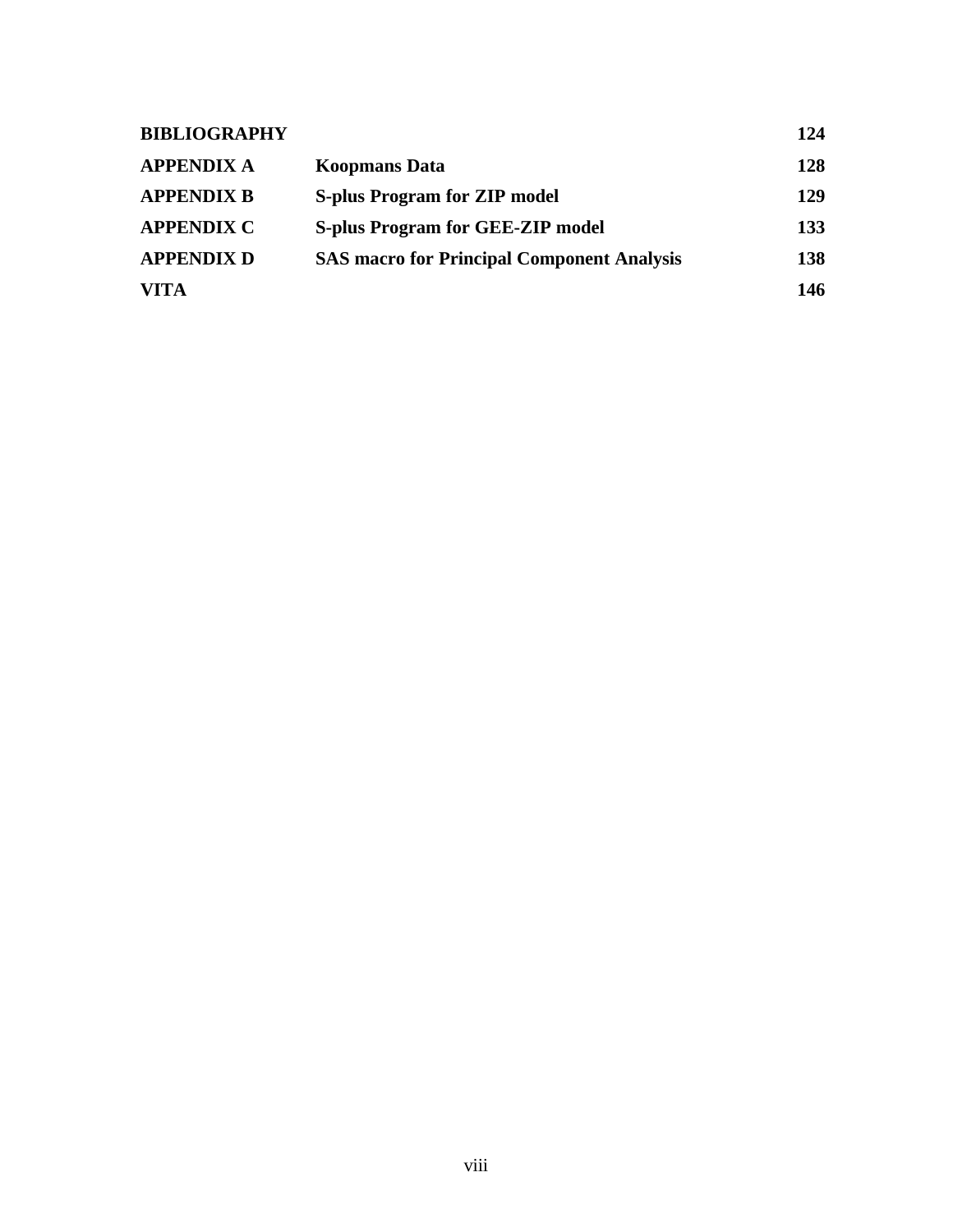# **LIST OF TABLES**

| Table 2.1         | Mixture models                                                                                                                                  | $\overline{7}$ |
|-------------------|-------------------------------------------------------------------------------------------------------------------------------------------------|----------------|
| Table 2.2         | The parameters of the Poisson and truncated Poisson distribution                                                                                | 12             |
| Table 2.3         | Summary of the reviewed models                                                                                                                  | 17             |
| Table 2.4         | Estimated parameters of Koopmans' data                                                                                                          | 20             |
| Table 2.5         | Results of the different hypotheses testing on different combination of<br>parameters based on the likelihood ratio test for the Koopmans' data | 22             |
| Table 3.1         | The means and variances for the zero mixed Poisson and Poisson<br>distributions.                                                                | 28             |
| Table 3.2         | Summary of Poisson models each with single toxicant                                                                                             | 34             |
| Table 3.3         | Summary of ZIP regression models each with single toxicant                                                                                      | 34             |
| Table 3.4         | Estimated coefficients for ZIP and Poisson models                                                                                               | 37             |
| Table 3.5         | Estimated coefficients for the mortality part of ZIP models                                                                                     | 38             |
| Table 3.6.        | Estimated coefficients for ZIP and Poison models                                                                                                | 39             |
| Table 3.7.        | Estimated coefficients for ZIP and Poison models                                                                                                | 40             |
| Table 3.8.        | Estimated coefficients for the mortality part of ZIP models                                                                                     | 40             |
| Table 3.9         | Comparison of ZIP and Poisson model                                                                                                             | 41             |
| Table 3.10        | Explanation of the terms in the models                                                                                                          | 41             |
|                   | Table 3.11A Estimates and confidence intervals for parameters on inhibition<br>concentrations based on 2000 bootstrap samples -Mercury          | 44             |
|                   | Table 3.11B Estimates and confidence intervals for parameters on inhibition<br>concentrations based on 2000 bootstrap samples- Copper           | 44             |
| Table 3.12        | Simulation results                                                                                                                              | 48             |
| <b>Table 3.13</b> | Simulation results                                                                                                                              | 49             |
| Table 3.14        | Simulation results                                                                                                                              | 50             |
| Table 3.15        | Simulation results                                                                                                                              | 51             |
| Table 3.16        | Simulation results                                                                                                                              | 52             |
| Table 3.17        | Simulation results                                                                                                                              | 53             |
| Table 3.18        | Simulation results                                                                                                                              | 54             |
| Table 3.19        | Simulation results                                                                                                                              | 55             |
| Table 3.20        | Simulation results                                                                                                                              | 56             |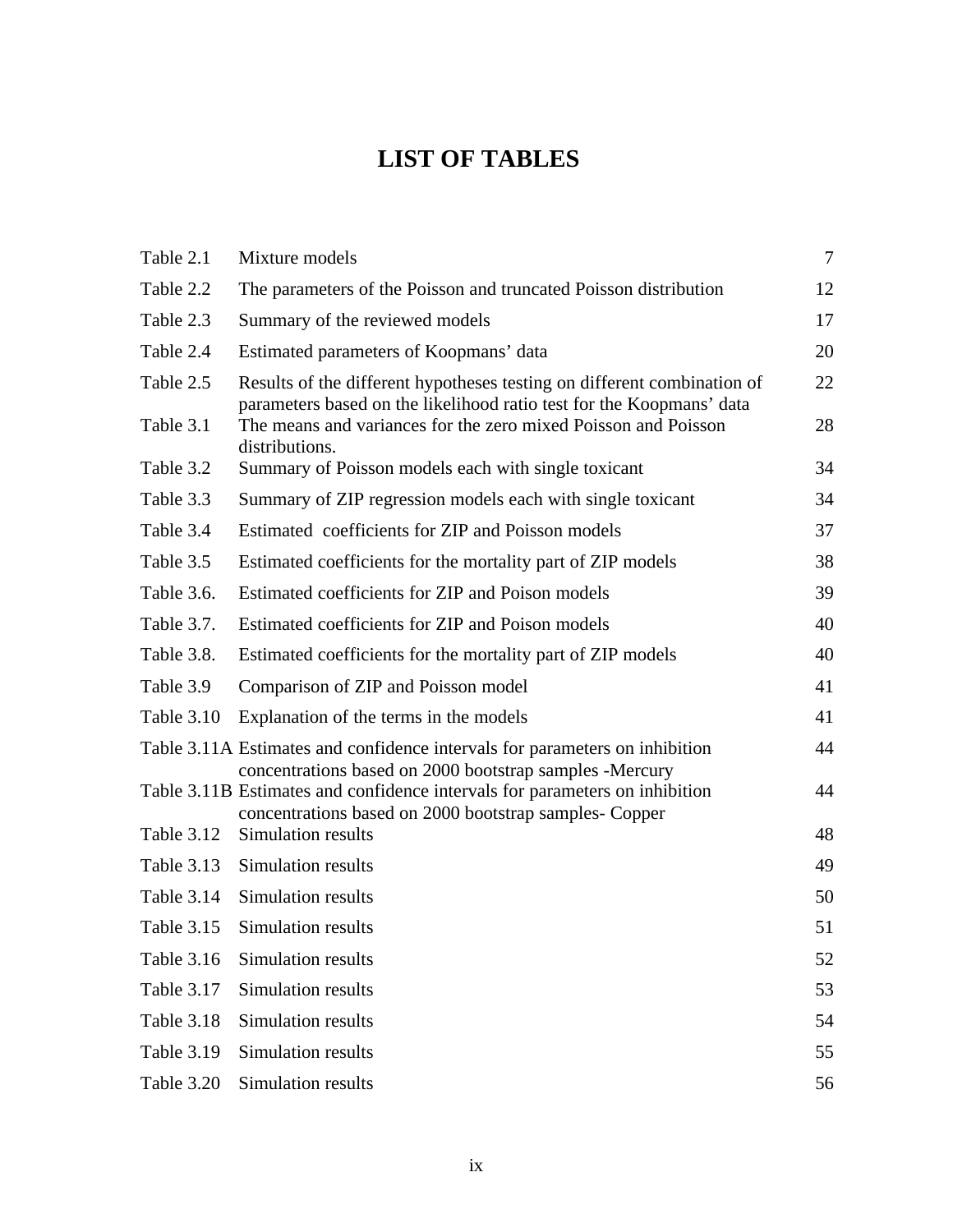| Table 3.21 | Simulation results                                                                                                          | 57  |
|------------|-----------------------------------------------------------------------------------------------------------------------------|-----|
| Table 3.22 | Simulation results                                                                                                          | 58  |
| Table 3.23 | Simulation results                                                                                                          | 59  |
| Table 3.24 | Simulation results                                                                                                          | 60  |
| Table 3.25 | Simulation results                                                                                                          | 61  |
| Table 3.26 | Simulation results                                                                                                          | 62  |
| Table 3.27 | Simulation results                                                                                                          | 63  |
| Table 3.28 | Simulation results                                                                                                          | 64  |
| Table 3.29 | Simulation results                                                                                                          | 65  |
| Table 3.30 | Simulation results                                                                                                          | 66  |
| Table 3.31 | Simulation results                                                                                                          | 67  |
| Table 3.32 | Simulation results                                                                                                          | 68  |
| Table 3.33 | Simulation results                                                                                                          | 69  |
| Table 3.34 | Simulation results                                                                                                          | 70  |
| Table 3.35 | Simulation results                                                                                                          | 71  |
| Table 4.1  | Sample data of <i>Ceriodaphnia</i> test                                                                                     | 80  |
| Table 4.2  | Common correlation structures                                                                                               | 85  |
| Table 4.3  | GEE-ZIP model for Ceriodaphnia data                                                                                         | 91  |
| Table 4.4  | (Independent correlation structure)<br>GEE-ZIP model for Ceriodaphnia data                                                  | 91  |
| Table 4.5  | (Compound Symmetric correlation structure)<br>GEE-ZIP model for Ceriodaphnia data<br>(Autoregressive correlation structure) | 92  |
| Table 4.6  | The correlation estimates for different models (symmetric)                                                                  | 94  |
| Table 4.7  | MIM and GEE-ZIP mean estimates and their variance                                                                           | 97  |
| Table 5.1  | Explanation of the notations for simulation I                                                                               | 103 |
| Table 5.2  | The three factors in the simulation study                                                                                   | 106 |
| Table 5.3  | The combinations of the different factors in the study                                                                      | 106 |
| Table 5.4  | Eigenvalues for the simulated data (means of 100) in simulation I,<br>$n=100, p=5$                                          | 107 |
| Table 5.5  | First 5 eigenvalues for the simulated data (means of 100) in simulation I,<br>$n=100$ , $p=10$                              | 108 |
| Table 5.6  | Eigenvalues for the simulated data (means of 100) in simulation I, $n=40$ ,<br>$p=5$                                        | 109 |
| Table 5.7  | First 5 eigenvalues for the simulated data (means of 100) in simulation I,<br>$n=40, p=10$                                  | 110 |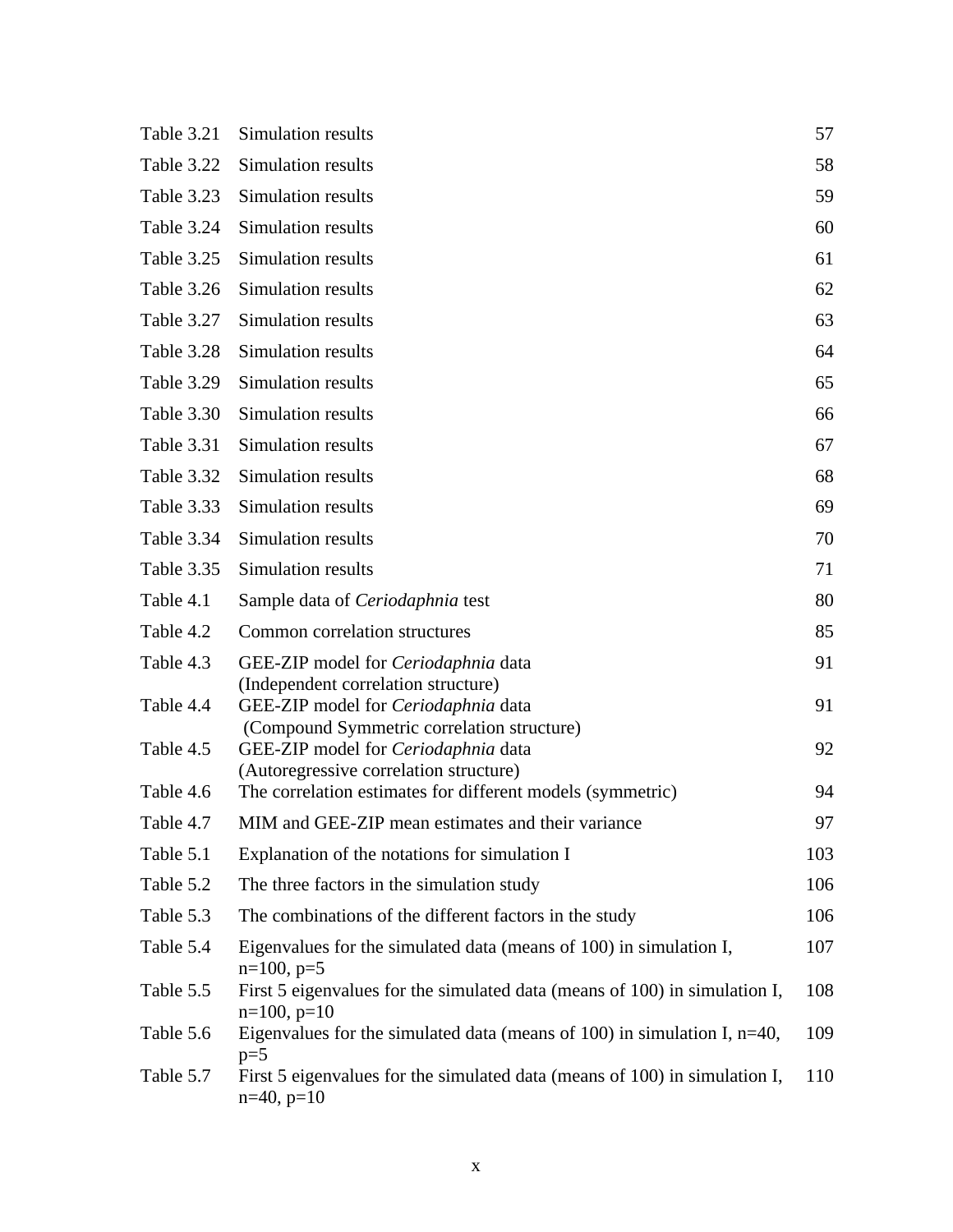| Table 5.8  | The percentage of variation explained by the first two eigenvalues in the<br>simulation study I, $n=100$  | 111 |
|------------|-----------------------------------------------------------------------------------------------------------|-----|
| Table 5.9  | The percentage of variation explained by the first two eigenvalues in the<br>simulation study I, $n=40$   | 111 |
| Table 5.10 | Explanation of the notations for simulation II                                                            | 113 |
| Table 5.11 | Eigenvalues for the simulated data (means of 100) in simulation I,<br>$n=100, p=5$                        | 115 |
| Table 5.12 | First 5 eigenvalues for the simulated data (means of 100) in simulation II, 116<br>$n=100, p=10$          |     |
| Table 5.13 | Eigenvalues for the simulated data (means of 100) in simulation II, $n=40$ , 117<br>$p=5$                 |     |
| Table 5.14 | First 5 eigenvalues for the simulated data (means of 100) in simulation II, 118<br>$n=40, p=10$           |     |
| Table 5.15 | The percentage of variation explained by the first two eigenvalues in the<br>simulation study II, $n=100$ | 119 |
| Table 5.16 | The percentage of variation explained by the first two eigenvalues in the<br>simulation study II, $n=40$  | 119 |